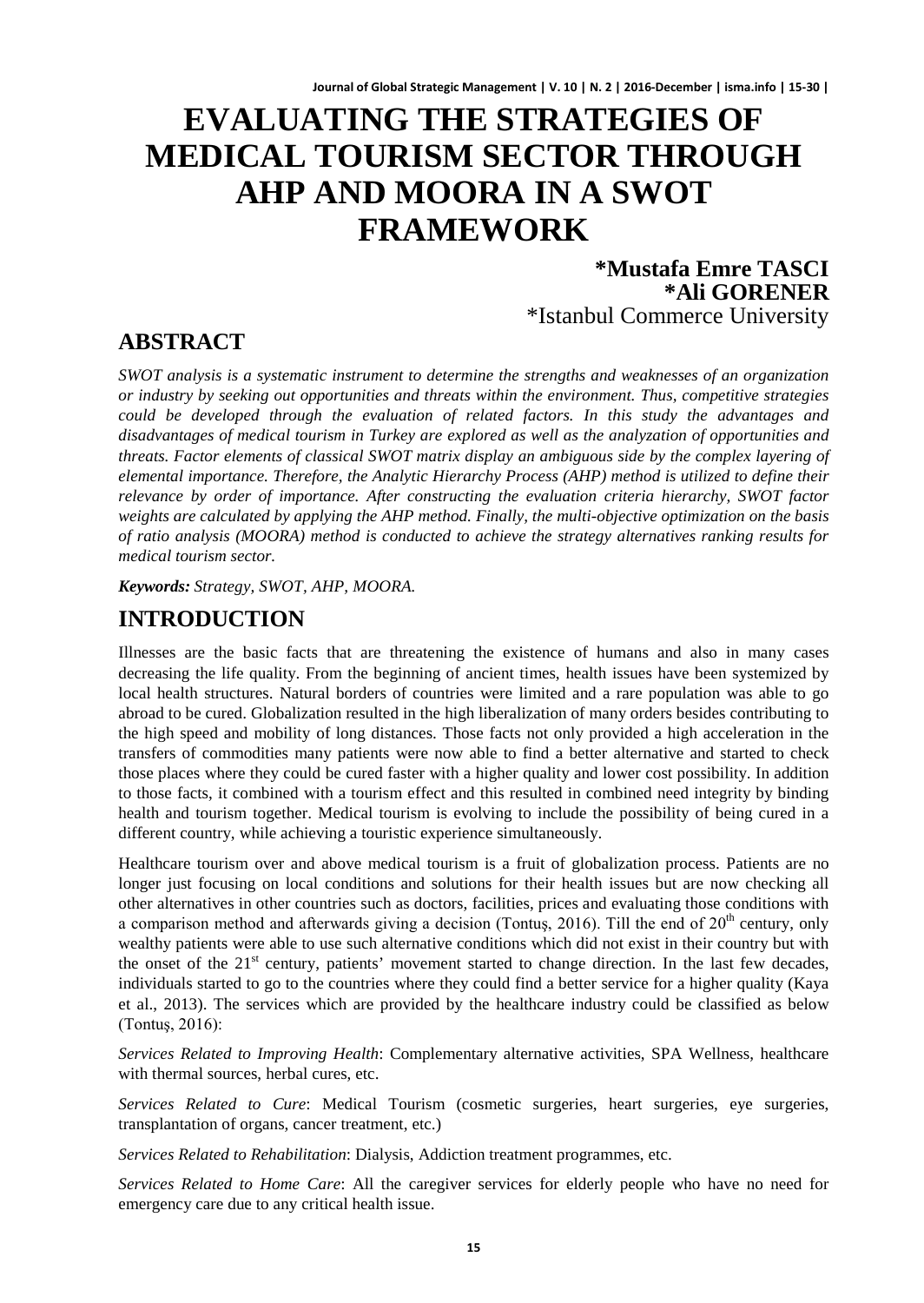There are not many academical researches about the position of medical tourism in Turkey however there are some various essays in periodicals and TV programmes. In those studies, it has been suggested that some patient focus groups and countries should be defined to analyze the targets and develop the brand equity of the country in the healthcare industry. Resources and capabilities of private and university hospitals have to be analyzed thus the related prominent areas could therefore be defined (Gülen and Demirci, 2012).

In the study, the strengths and weaknesses of Turkey in conjunction with opportunities and threats has been examined. Related literature has been researched and SWOT analysis has been generated through interviews with the professionals in the area. Analytic Hierarchy Process (AHP) method was used to define the order of importance between various facts, and multi-objective optimization on the basis of ratio analysis (MOORA) applied to rank the alternative strategies. The aim of this study is to develop and evaluate strategies for Turkey in the healthcare industry which could create an important resource separated from the fluctuation of tourism due to seasonal changes.

# **MEDICAL TOURISM**

The aim of Medical Tourism is to cure, resulting in the need for resources such as technology, education, and a highly skilled and experienced labour force. In medical tourism, the base selection criteria are the doctor selection and the hospital that the doctor is residing in. In both cases, it is a necessity that the related hospital should have the technical and physical facility capabilities as well as doctors having the necessary expertise. In the related research, the competitive strategies of Turkey have been pointed out as the following (Barca et al., 2013): Cost effective service, Experienced staff, High quality and faultless processes, Service speed, Tailor-made service and attention, Rich cultural legacy.

In the literature, the main properties of medical tourism have been summarized as below (Özsarı and Karatana, 2013):

- Medical tourism is a type of tourism which requires technical equipment and labour force.
- Medical tourism institutions should provide a service upholding international standards.
- Medical tourism institutions should contain some labours that are able to speak commonly spoken languages.
- Besides healthcare, other touristic value should be obtained for patients and their attendants.
- Government also plays an important role in the integrated marketing strategy of medical tourism by supporting several advertorials in different languages and promoting marketing activities.

In the global arena, nearly 80 countries are promoting activities in this area. Interestingly, some specific countries have taken steps forward in the last two decades. Turkey, USA, India, Singapore, Malaysia, South Korea, Thailand, Hungary, Brazil, Argentina, South Africa, Cuba, Mexico, Germany, Italy, France, Poland, Spain, Greece and UAE are all countries who have started to invest more in the area of medical tourism (Kaya et al., 2013; Medigo, 2016).

Turkey is first in line in comparison to other countries with 51 JCI accredited and certified hospitals. Additionally, it is able to provide several service options in over 1200 state and private hospitals. Over 300 private healthcare institutions are well connected to other international healthcare organizations. Some of those institutions are: Harvard Medical International, Johns Hopkins, Mayo Clinic, Memorial Sloan-Kettering and New York Presbyterian. Some critical successes in healthcare that has been achieved in creating a strong position for Turkey in the medical tourism area. Those successful surgeries are in the areas of Transplantation, Neurosurgery, Eye Surgery, Cardiology, Orthopedics, Plastic Surgery and Dental Implementations.

Medical tourism is one of the most important 2023 tourism strategies that has been provisioned by the Ministry of Culture and Tourism. Additionally, the ministry has underlined this area in the 2013-2017 strategical plan. The Ministry of Development has also included the medical tourism opportunities in the 10<sup>th</sup> Development Plan. The target is to be included in the top 5 global destinations of the most preferred list.

Data from various sources shows an alteration. The reason for this is mainly due to data being sourced from different areas of healthcare and tourism sectors. According to the data, the medical tourism and thermal tourism has a revenue of 100 billion \$ (Kaya et al., 2013; Medigo, 2016). In 2013, the revenue of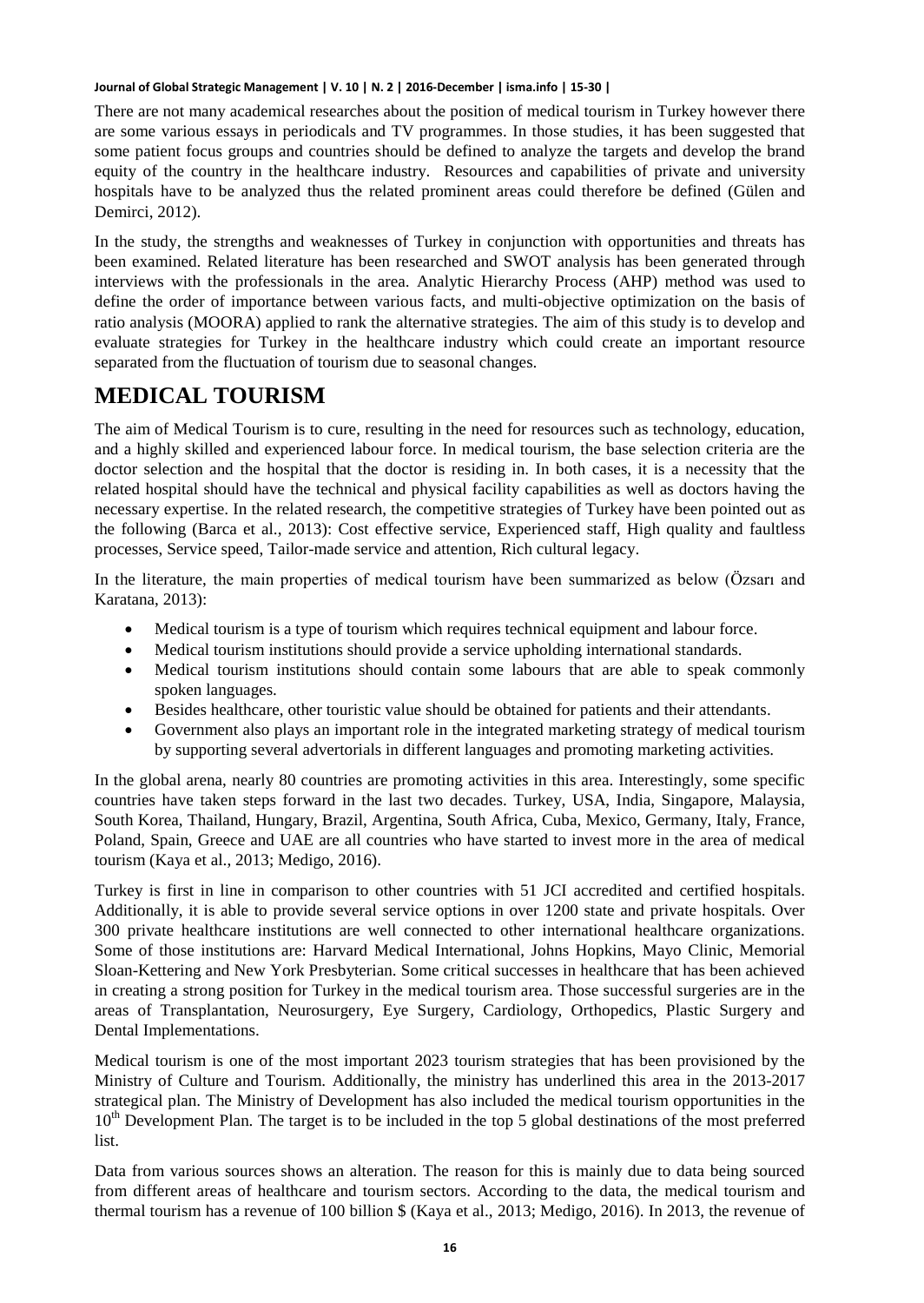the medical tourism and thermal tourism is 2.5 billion \$ provided by 308.500 visitors. According to the Ministry of Health the target for 2017 is around 8 billion \$. The targeted revenue from medical tourism in Turkey for 2023 is 20 billion \$ (Kaya et al., 2013; Medigo, 2016). The most referenced and applicable 10 hospitals in Turkey for medical tourism according to 2012 data are:

- Private Anatolian Healthcare C. Hospital
- Private Alanya Anatolian Hospital
- **Private Mediterranean Hospital**
- Private Medical Park Bahçelievler Hospital
- Private Acıbadem Maslak Hospital
- **Private Medical Park Göztepe Hospital**
- Private Bilgi Hospital
- **Private World Eye Hospital Ataköy**
- Private Medicana Int. Ankara Hospital
- Private Bayındır Hospital

Private Anatolian Healthcare Center Hospital, located in Kocaeli Gebze, is the most preferred out of those 10 hospitals. One of Anatolian Healthcare Center's top priorities is in the catering of international patients. Center has a separate hotel between its facilities specifically designed for medical tourism. As an overview, hospitals that are located in Istanbul, Antalya and Ankara are the facilities which are most selected by patients who are coming to Turkey for healthcare reasons. As a result, there is a correlation between the touristic place selection and medical tourism. Likewise, Istanbul and Antalya are the cities where direct flights are easily accessible from all over the world making it easy to travel abroad directly. The numbers of hospitals that have a high brand equity are considerably superior when compared with other cities and has a natural impact on medical tourism patients. On the other hand, Ankara comes into prominence as being a capital city, has direct flight capabilities and is geographically close to Middle East countries (Kaya et al., 2013).

Medical tourism is a type of tourism which is aiming to provide cures for patients while balancing the need for technical equipment, while employing an educated and experienced staff. The needs of medical tourism visitors are differentiated from normal tourism visitors (Gülen and Demirci, 2012). The service expectation of those patients has to be evaluated specifically and should be planned appropriately. The tourists who are joining to medically aimed travels are classified as (Baynazoğlu and Serce, 2014):

*Cured tourists during travel:* These patients experienced an injury during their vacation.

**Tourists targeting travel and cure**: The main target of the travel is to vacation while simultaneously checking for supportive healthcare activities and integrating both targets.

*Patients who make vacation secondary:* The primary target is to be cured. As a secondary activity, patients could participate in some touristic activities in the area.

*Just patients:* These patients are only targeting to be cure. They are not going to make any touristic visits.

The motivational aspects of the patients who are considering to go abroad has been researched by Ehrbeck et al. (2008). According to this study many various reasons were determined after interviews had accomplished with 49.980 patients. Those reasons could be classified as (Ehrbeck et al., 2008; Baynazoğlu and Serce, 2014);

- Better technical equipment
- Demand for experience
- Faster cure, less waiting time
- **Lower cost**
- Demand for expertise<br>• Higher level of quality
- Higher level of quality
- More care and attention
- Confidentiality

Cost is an important driver for cure oriented tourism. For example, an identical patella surgery is affording one third of the cost in Turkey, and half the cost in Britain when compared to USA (Woodman, 2009). The extensive wait list is one of the top problems in European countries. Turkey has no waiting list when compared to those countries (Gülen and Demirci, 2012).

Diseases of the eye are placed in the top tier of Turkey's medical tourism with 20.822 patients according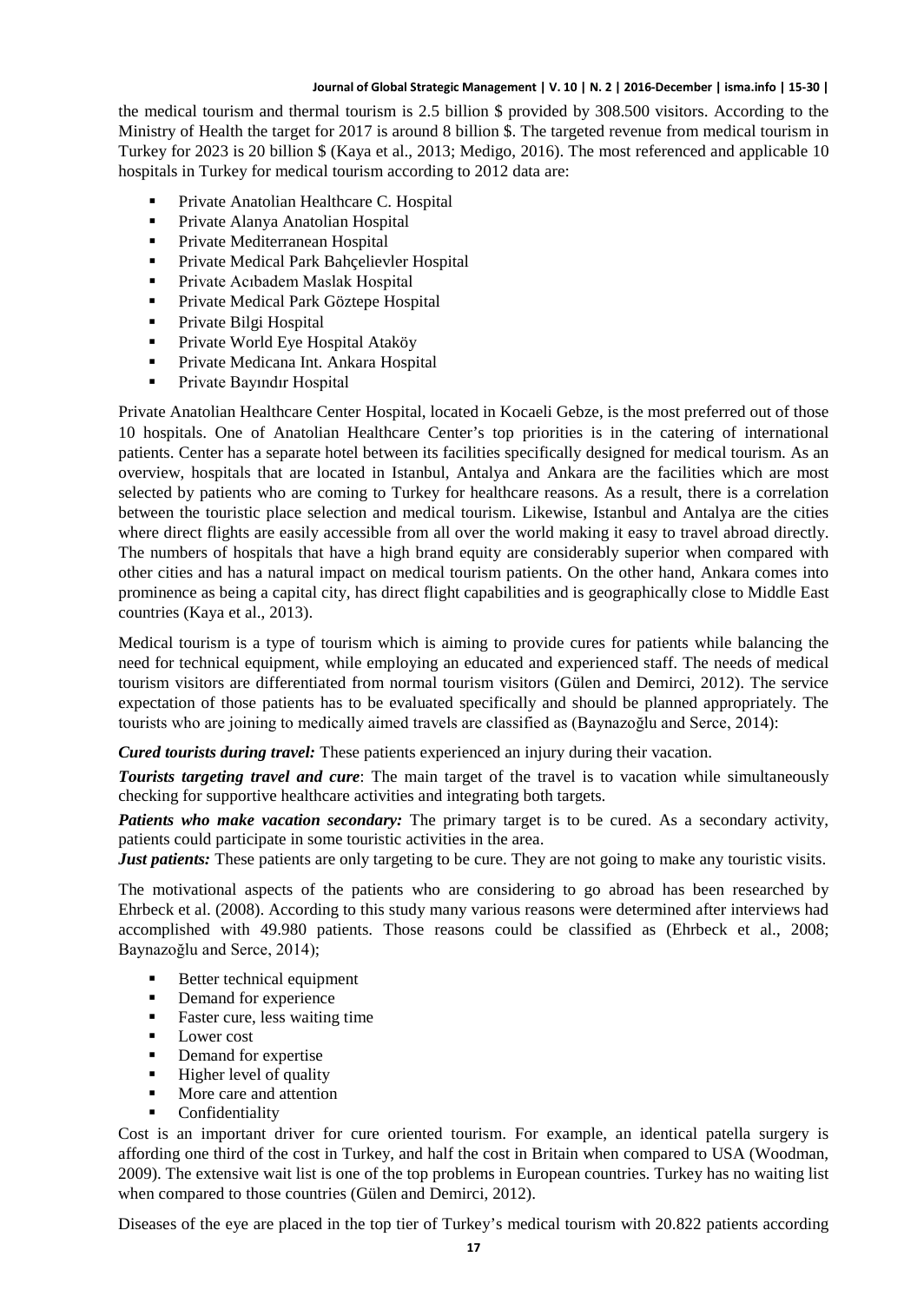to 2012 data coming from clinics. The main reasons for higher demand in the area of eye disease are due to the availability of more sophisticated technical equipment, higher quality, accreditation and international certification of those clinics located in Turkey. But this data was not evaluated according to subsidiaries. When subsidiaries are considered Oncology, Cardiovascular and plastic surgeries are also prominent areas (Kaya et al., 2013).

# **METHODS**

# **SWOT Analysis**

In today's world, countries could contribute to the success of this highly competitive market which is a direct result of intensive changes in macro and micro environments (economic, sociocultural, technological and etc.) by defining the strengths and weaknesses while seeking opportunities in the environment and also by minimizing threats. This could be accomplished by developing matching strategies suitable within the environment (Bozkurt and Altundaş, 2013).

SWOT analysis which is one of the main tools of strategic management is accommodating the investigation simultaneously in the internal and external framework. In the SWOT analysis internal evaluation ensures to define strengths and weaknesses, external evaluation ensures the realization of opportunities and threats within the environment (Eren et al., 2000; Kangas et al., 2003; Yüksel and Dağdeviren, 2007). SWOT analysis could be utilized not only by organistions, but also by industries, countries and even by individuals.

The concept of the SWOT is shown in Table 1 (Alshomrani and Qamar, 2012):

| <b>Internal Factors</b>                                                         | <b>External Factors</b> |                                                    |  |  |
|---------------------------------------------------------------------------------|-------------------------|----------------------------------------------------|--|--|
| <b>Strengths</b>                                                                |                         | <b>Opportunities</b>                               |  |  |
| Available resources which can be effectively used to achieve the<br>objectives. |                         | Favorable situation in the external environment.   |  |  |
| <b>Weaknesses</b>                                                               | <b>Threats</b>          |                                                    |  |  |
| Limitations and faults that makes achieving objectives difficult.               |                         | Unfavorable situation in the external environment. |  |  |

### **Table 1. SWOT Framework**

SWOT analysis is an instrument to support decision making processes through a systematic approach (Kurtilla vd., 2000). Another aim of the SWOT analysis is to develop strategies in the context of defined opportunities, threats, strengths and weaknesses (Arslan, 2010). After defining those factors, strategical development is the next phase.

The correlation between internal and external factors, referred to as TOWS, is the most important and challenging factor in SWOT analysis (Al-Refaie et al., 2016). The TOWS Matrix is a strategic, analytical and planning tool (basically, a modified SWOT analysis) which cross-references the Strengths, Weaknesses, Opportunities and Threats facing an enterprise or organization in order to generate strategies. TOWS analysis helps you get a better understanding of the strategic choices that you face (Brunger, 2016). TOWS Matrix is utilized to develop four types of strategies. These strategies are shown in Table 2 (Al-Refaie et al., 2016).

This framework helps you to identify strategic alternatives that address the following additional questions (Brunger, 2016):

Strengths and Opportunities (SO)–How can you use your internal strengths to take advantage of the existing external opportunities?

Strengths and Threats (ST)–How can you take advantage of your strengths to avoid or mitigate real and potential external threats?

Weaknesses and Opportunities (WO)–How can you use the external opportunities to overcome the internal weaknesses you are experiencing?

Weaknesses and Threats (WT)–What can you do to minimize your internal weaknesses and avoid external threats?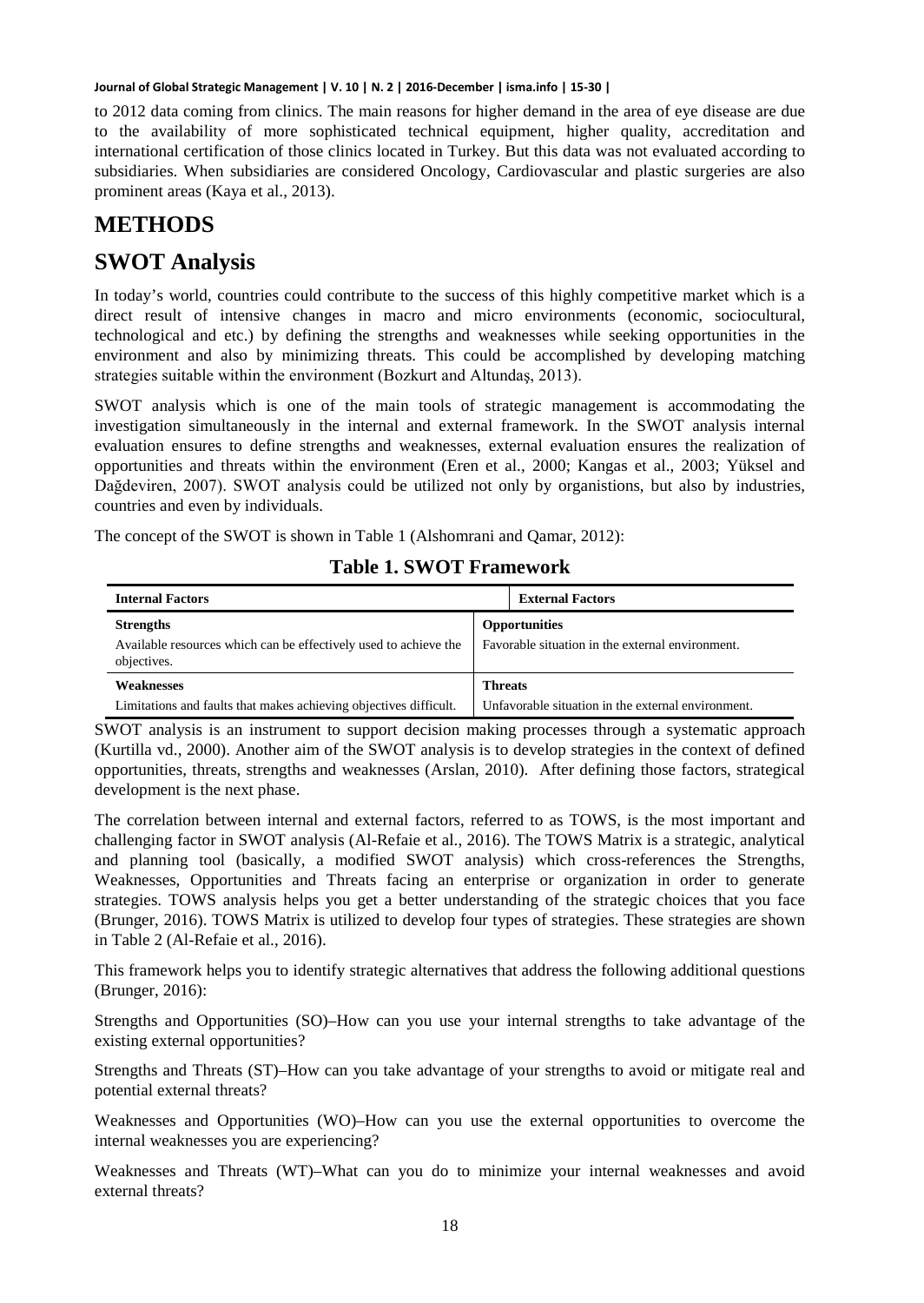### **Table 2. TOWS Matrix**

|          |                      | <b>Internal</b>      |                      |  |  |  |
|----------|----------------------|----------------------|----------------------|--|--|--|
|          |                      | <b>Strengths</b>     | Weakness             |  |  |  |
|          | <b>Opportunities</b> | <b>SO</b> Strategies | <b>WO</b> Strategies |  |  |  |
| External | <b>Threats</b>       | <b>ST</b> Strategies | WT Strategies        |  |  |  |

### **Analytic Hierarchy Process**

The AHP is an effective decision making method to solve multi-dimensional and complex problems. AHP performs pairwise comparison matrices to decompose and solve a decision-making problem with different and conflicting criteria. AHP method is based on three main principles: structure of the model; comparative judgment of the criteria and/or alternatives; synthesis of the priorities. Steps of the AHP method as follows (Saaty, 1980, 1990):

*Step 1*- Developing the hierarchical structure: A decision problem is structured as a hierarchy. With the AHP, the goal, decision criteria and alternatives are arranged in a hierarchical structure similar to a family tree (Albayrak and Erensal, 2004; Liu et al., 2012).

*Step 2* Perform the pairwise comparisons: In this step, comparison matrices are formed and pairwise comparisons are conducted. Decision criteria are compared in the corresponding level using the fundamental comparison scale. The table below shows the comparison scale used by AHP.

| <b>Intensity of</b><br>importance | <b>Explanation</b>                                                                           |
|-----------------------------------|----------------------------------------------------------------------------------------------|
|                                   | Two activities or criteria contribute equally to the objective                               |
| 3                                 | Experience and judgement slightly favor one over another                                     |
|                                   | Experience and judgment strongly favor one over another                                      |
| 7                                 | An activity or criteria is strongly favored and its dominance is demonstrated in<br>practice |
| 9                                 | Importance of one over another affirmed on the highest possible order                        |
| 2, 4, 6, 8                        | When compromise is needed                                                                    |

### **Table 3. The Fundamental Scale for Pairwise Comparison**

This pairwise comparison can be shown by a square and reciprocal matrix, (see Eq. (1)). The result of the pairwise comparison on n criteria can be summarized in an (n x n) evaluation matrix.

|                                                        | $a_{11}$          | $\mathbf{a}_{12}$    |                      | $\mathbf{a}_{1n}$ |
|--------------------------------------------------------|-------------------|----------------------|----------------------|-------------------|
|                                                        | $\mathbf{a}_{21}$ | $a_{22}$             | $\ddotsc$            | $a_{2n}$          |
| $A = \left(\mathbf{a}_{ij}\right)_{n \times n}$<br>$=$ |                   |                      |                      |                   |
|                                                        |                   |                      |                      |                   |
|                                                        |                   |                      |                      |                   |
|                                                        | a                 | a.<br>n <sub>2</sub> | $\ddot{\phantom{0}}$ | a                 |

(1)

*Step 3*- Calculating the relative importance weights: In the last step, each matrix is normalized and calculations are performed to check consistency. Via normalization, the weight vectors and priority of criteria can be obtained.

The number 0.1 is the accepted upper limit for consistency ratio (CR) (Dağdeviren et al., 2009). The CR is calculated as the ratio of the consistency index (CI) and the random index (RI). The CI and CR can be computed with the use of following equations:

$$
CI = \frac{\lambda_{\text{max}} - n}{n - 1}
$$
\n
$$
CR = \frac{CI}{RI}
$$
\n(2)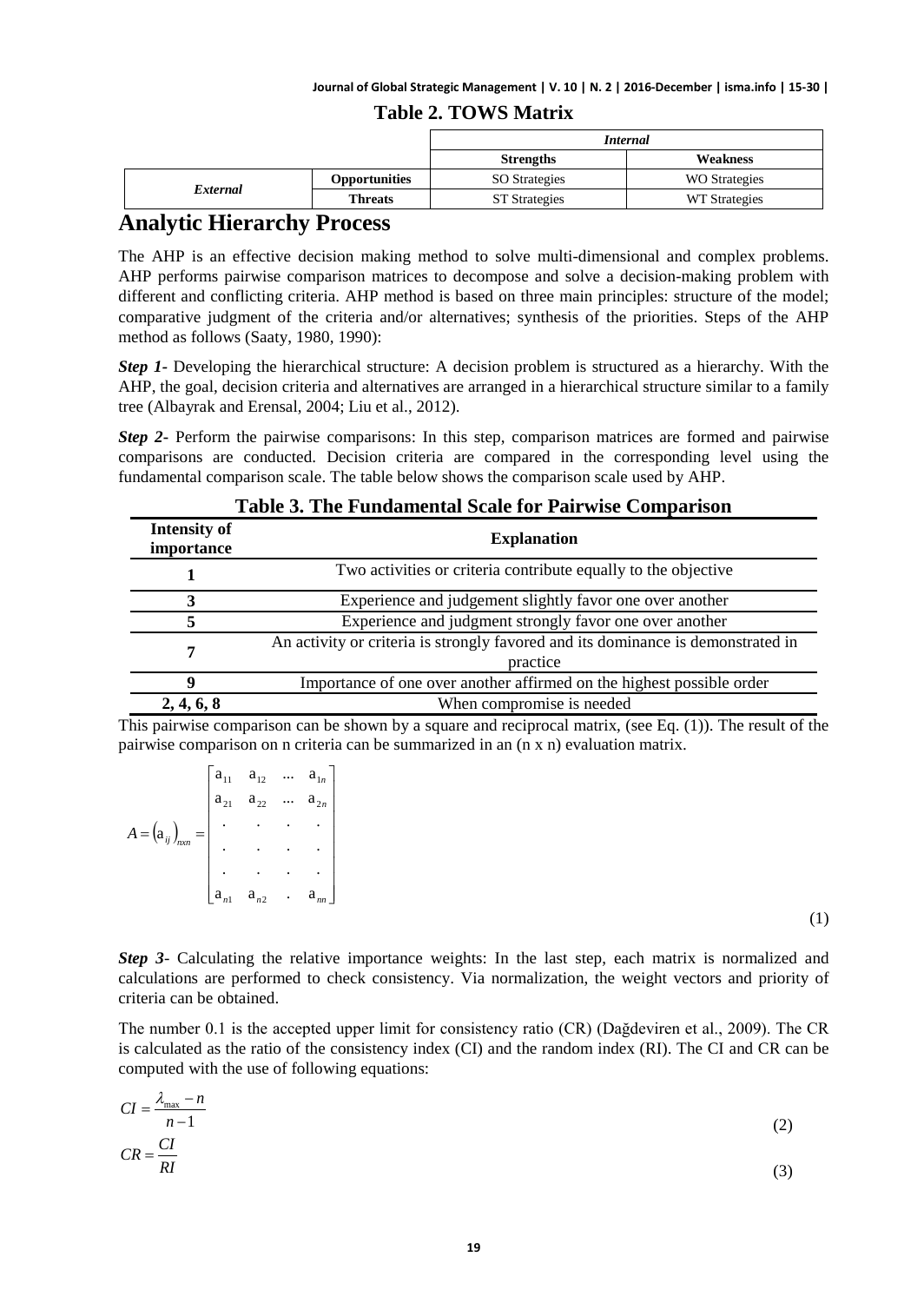**Journal of Global Strategic Management | V. 10 | N. 2 | 2016-December | isma.info | 15-30 |**

| Table 4. Random Index (Saaty, 1980) |      |      |               |      |               |         |     |  |  |  |
|-------------------------------------|------|------|---------------|------|---------------|---------|-----|--|--|--|
|                                     |      |      | $\sim$ $\sim$ |      | $\sim$ $\sim$ | - 6 - 6 |     |  |  |  |
| RI                                  | 0.00 | 0.00 | 0.58          | 0.90 | 1.12          | 1.24    | 132 |  |  |  |

### **Multi-Objective Optimization on the Basis of Ratio Analysis**

The multi-objective optimization on the basis of ratio analysis (MOORA) method, first used by Brauers (2003), is relatively new multi-criteria decision making method. The method based on ratio system and dimensionless measurement (Brauers et al., 2008, 2010). MOORA method is composed of five major steps (Brauers and Zavadskas, 2006; Chakraborty, 2011; Gadakh, 2011; El-Santawy and Ahmed, 2012):

*Step 1-Creating the decision matrix:* The method starts with a decision matrix of responses of different alternatives to evaluation criteria.

 $\overline{\phantom{a}}$  $\overline{\phantom{a}}$  $\overline{\phantom{a}}$  $\overline{\phantom{a}}$  $\overline{\phantom{a}}$  $\overline{\phantom{a}}$  $\overline{\phantom{a}}$  $\overline{\phantom{a}}$ J  $\overline{\phantom{a}}$  $\mathbf{r}$ L L L L L L L L L =  $m_1 \sim m_2 \sim m_m$ *n n*  $x_{m1}$   $x_{m2}$  ... *x*  $x_{21}$   $x_{22}$  ... *x*  $x_{11}$   $x_{12}$  ... x *X* ... . . . . . . ... ... 1  $\lambda_{m2}$ 21  $\lambda_{22}$   $\cdots$   $\lambda_{2}$  $11 \quad \lambda_{12} \quad \cdots \quad \lambda_1$ 

(4)

where  $x_{ij}$  is the performance measure of ith alternative on *j*th criteria, *m* is the number of alternatives, and *n* is the number of criteria.

*Step 2- Normalization procedure:* MOORA refers to a ratio system in which each response of an alternative on criteria is compared to a denominator, which is representative for all alternatives concerning that objective. This ratio can be expressed as below:

$$
x_{ij}^{*} = \frac{x_{ij}}{\sqrt{\sum_{i=1}^{m} x_{ij}^{2}}}
$$
  
(*j* = 1, 2, ..., *n*) (5)

where  $x_{ij}$ <sup>\*</sup> is a dimensionless number which belongs to the interval [0, 1] representing the normalized performance of *i*th alternative on *j*th criteria.

*Step 3- Evaluation of positive and negative effects:* For optimization, these normalized performances are added in case of maximization (for beneficial criteria) and subtracted in case of minimization (for nonbeneficial or cost criteria) by solving the following equation:

$$
y_i = \sum_{j=1}^{s} x_{ij}^* - \sum_{j=g+1}^{n} x_{ij}^*
$$
\n(6)

\nwhere g is the number of criteria to be maximized, (n-g) is the number of criteria to be minimized, and  $y_i$ .

is the normalized assessment value of *i*th alternative with respect to all the criteria.

*Step 4-Determine the weighted assessment value:* Generally, it is often observed that some decision criteria are more important than the others. In order to increase priority of criteria, it could be multiplied with its weight. When these criteria weights are taken into consideration, Eq. 7 becomes as follows:

$$
y_i^* = \sum_{j=1}^s w_j x_{ij}^* - \sum_{j=g+1}^n w_j x_{ij}^* \qquad (j = 1, 2, ..., n)
$$
\n(7)

where  $w_i$  is the priority of *j*th criteria, which can be assigned using different multi-criteria decision making method.

*Step 5-Ranking of alternatives:* Decision alternatives should be ranked the preference order according to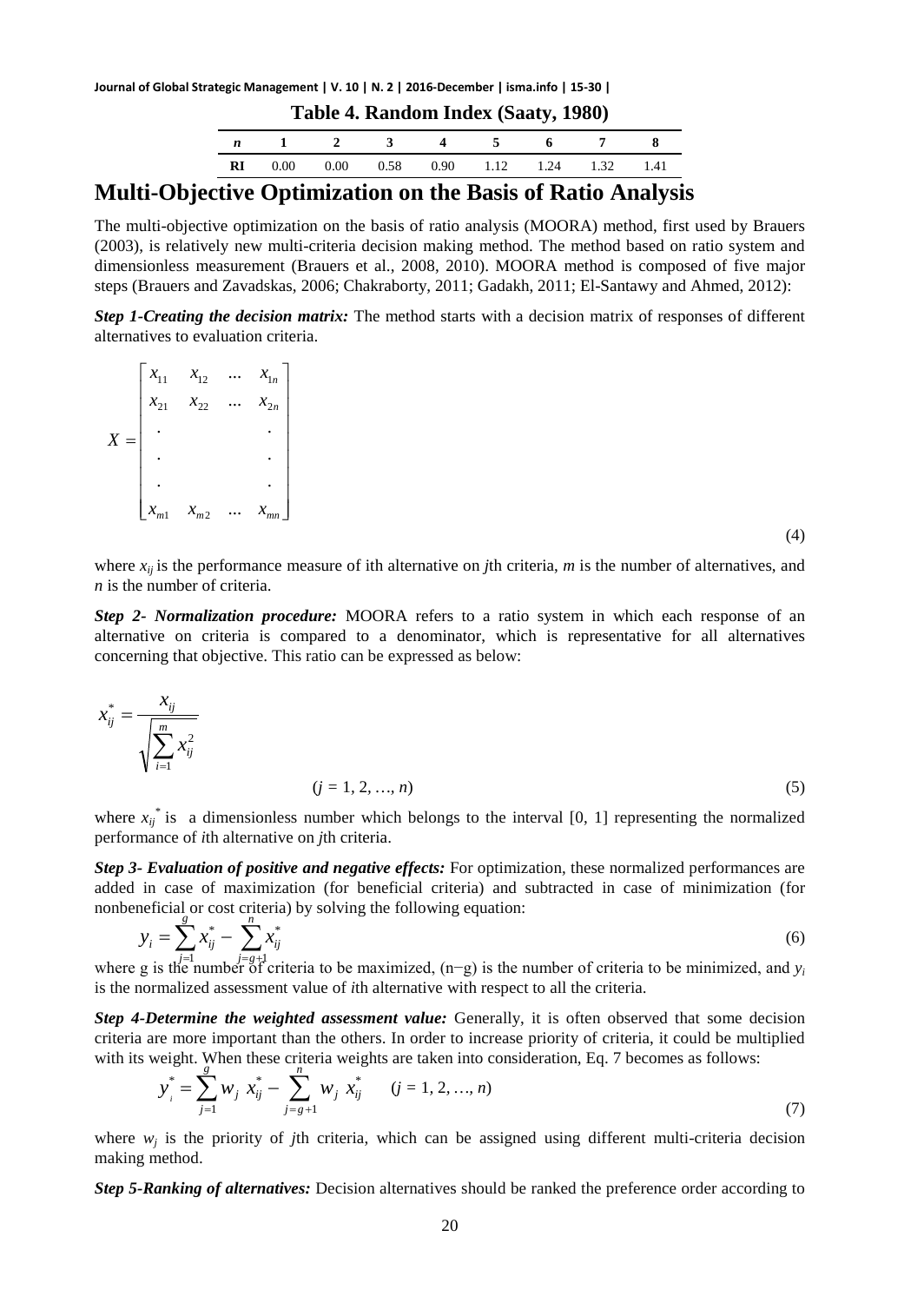decreasing values of *yi \** . Assessment value can be positive or negative depending of criteria situation and priority values.

# **Integrated AHP-MOORA Approach for SWOT Framework**

Analytic Hierarchy Process, aims to define the importance degree of existing factors by using pairwise comparison matrixes. As a general view the stronger and weaker sides, opportunities and threats are ranked according to their relevance (Yüksel and Dağdeviren, 2007). Therefore, especially for the analyses which have a higher number of factors, it is crucial to define importance degree while developing strategies. AHP method is making it possible to model the hierarchy of the main and subsidiary factors according to their role of significance (Kangas, 2001; Kajanus, 2004; Shinno et al., 2006)).

Determination of SWOT analysis factors by AHP method is consisting of the following steps (Kangas, 2001; Gallego and Juízo, 2011):

- Listing internal and external factors which are located in the center of SWOT analysis
- Pairwise comparison of the main groups partaking in the analysis
- Determination of importance degree of factors in each main group
- Determination of integrated importance degree for each factor
- Defining strategies according to factors and their importance degree
- Evaluating strategies in the context of factors

MOORA Method was selected to be used in the process of the evaluation between strategies as it is comparably a new methodology and as a plus comprehensibly applicable. The methodology to prioritize the strategies has been used in various studies since 2006 (Karande and Chakraborty, 2012; Akkaya et al., 2015; Patel and Maniya, 2015).

# **APPLICATION**

During the application data was collected through semi-structured interviews. The semi-structured interview form contains a basic explaination of SWOT analysis and medical tourism with an overview of the related literature. Participants are asked to provide their opinions using the SWOT matrix. Participants include two high-level executives from the international patient sector of two top tier hospitals, which are preferred amongst medical tourism patients, a general surgeon, an otorhinolaryngologist, two specialist doctors, an ophthalmologist, an academician from tourism management area, an academician from healthcare management, and another academician related to the area are attending these semi-structured interviews.



**Fig 1. General Structure of the Quantitative SWOT Analysis Framework**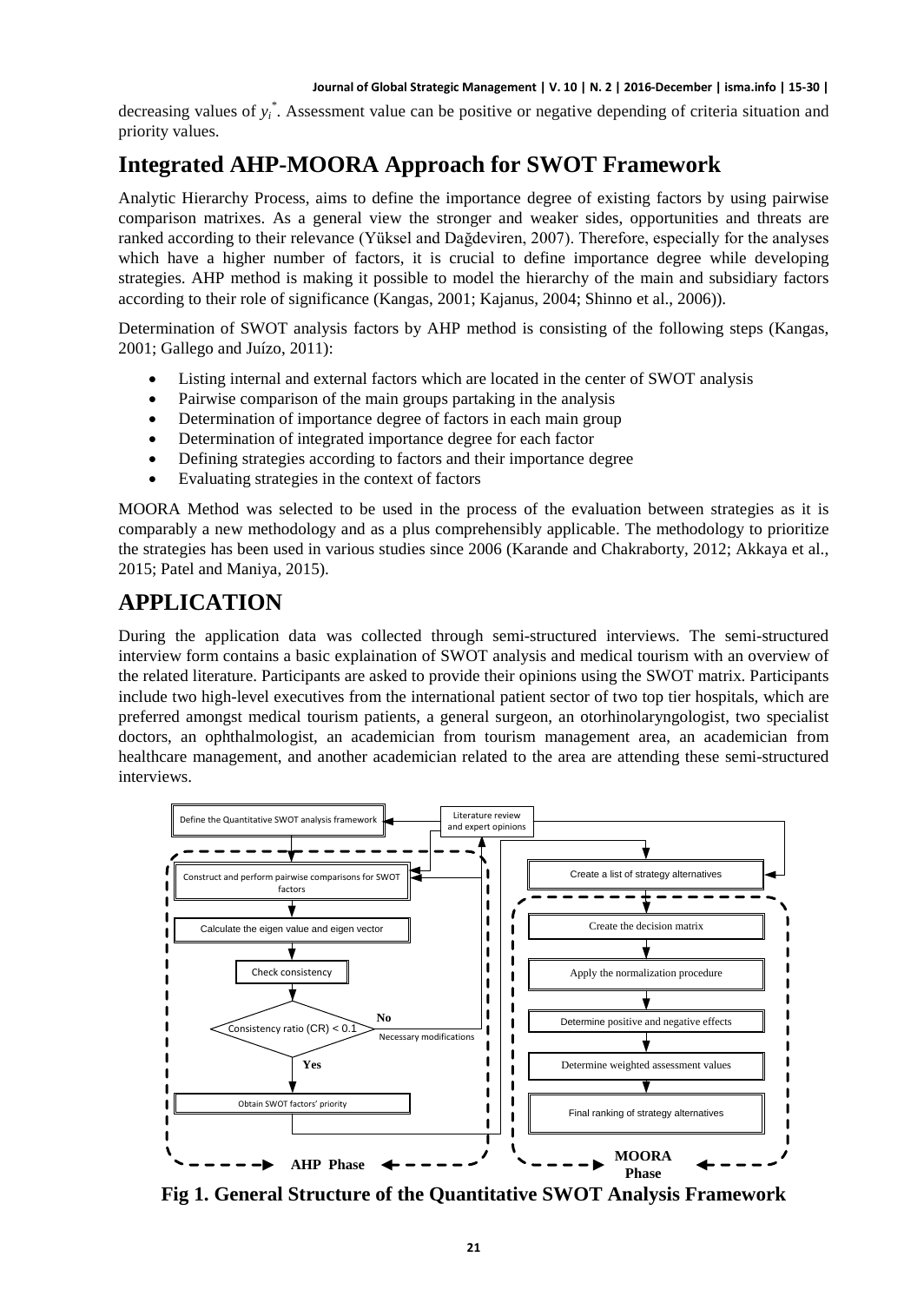The main aim of this research is to define the strengths, weaknesses, opportunities and threats of medical tourism in Turkey. Another phase is to develop and evaluate related strategies in the area. The main reason to use the AHP method is to define the importance degree of these factors and to determine the most suitable strategies for the industry (Gallego and Juízo, 2011). MOORA method is applied to rank strategy alternatives of medical tourism sector. The general structure of the proposed framework is given in the Figure 1.

### **Table 5. SWOT Matrix for the Turkey Medical Tourism Sector**

| Strengths (S)                                                          | <b>Weaknesses (W)</b>                                  |
|------------------------------------------------------------------------|--------------------------------------------------------|
| (S1) Effortless Transportation                                         | (W1) Exiguity of executive who could coordinate        |
| (S2) Price Advantage                                                   | medical tourism                                        |
| (S3) Technical Equipment                                               | (W2) Exiguity of educated and experienced consultants  |
| (S4) Experienced Doctors                                               | and staff who are directly communicating with patients |
| (S5) Speed of Service                                                  | (W3) Weakness of coordination between institutions     |
| (S6) Increase in the number of JCI certified hospitals                 | (W4) Lack in promotion of marketing activities         |
| (S7) Existence of supportive hotels after treatment                    | (W5) Inadequacies in the infrastructure                |
| (S8) Existence of various tourism possibilities which could affect the |                                                        |
| demand for healthcare services in Turkey (cultural tourism, belief     |                                                        |
| tourism, nature tourism, thermal tourism, etc.)                        |                                                        |
| (S9) Existence of some basic target defined by the ministries          |                                                        |
| <b>Opportunities (O)</b>                                               | Threats (T)                                            |
| (O1) Geographical advantage of being in close proximity to many        | (T1) Competitiveness in international markets          |
| countries in Europe, Middle East and Turkish Republics                 | (T2) Global economic recession                         |
| (O2) Increasing consciousness in healthcare and new treatments in the  | <b>(T3)</b> War and terror activities                  |
| international arena                                                    | <b>(T4)</b> Risks related to international relations   |
| (O3) Ease of visa applications                                         |                                                        |
| (O4) Increase of disease                                               |                                                        |
| (O5) Simple and free of charge inquiries about healthcare services of  |                                                        |
| institutions abroad (websites, emails and etc.)                        |                                                        |

SWOT matrix was formed by examining the collected data. Subsequently, the generated structure was sent to 9 interviewees who have decision making capabilities. They were then asked to compare the factors that were generated. Saaty (1980) 1-9 comparison was used for the comparitive estimate. The decision making group was taken into consideration to define the importance degree of the factors. Geometric mean method was used for the integration of expert opinions (Saaty, 2008; Zangeneh et al., 2009; Konaklı and Göksu, 2011). Table 5 shows the generated SWOT matrix in accordance with expert opinions.

|                      | S     | W    | O    | т    | <b>Importance Degrees</b><br>of SWOT Groups |
|----------------------|-------|------|------|------|---------------------------------------------|
| <b>Strengths</b>     | 1.00  | 2.36 | 1.13 | 3.00 | 0.3830                                      |
| Weaknesses           | 0.42. | 1.00 | 0.46 | 0.50 | 0.1292                                      |
| <b>Opportunities</b> | 0.89  | 2.19 | 1.00 | 1.68 | 0.3030                                      |
| Threats              | 0.33  | 2.00 | 0.59 | 1.00 | 0.1849                                      |
| $CR = 0.03$          |       |      |      |      |                                             |

**Table 6. Pairwise Comparisons of SWOT Groups**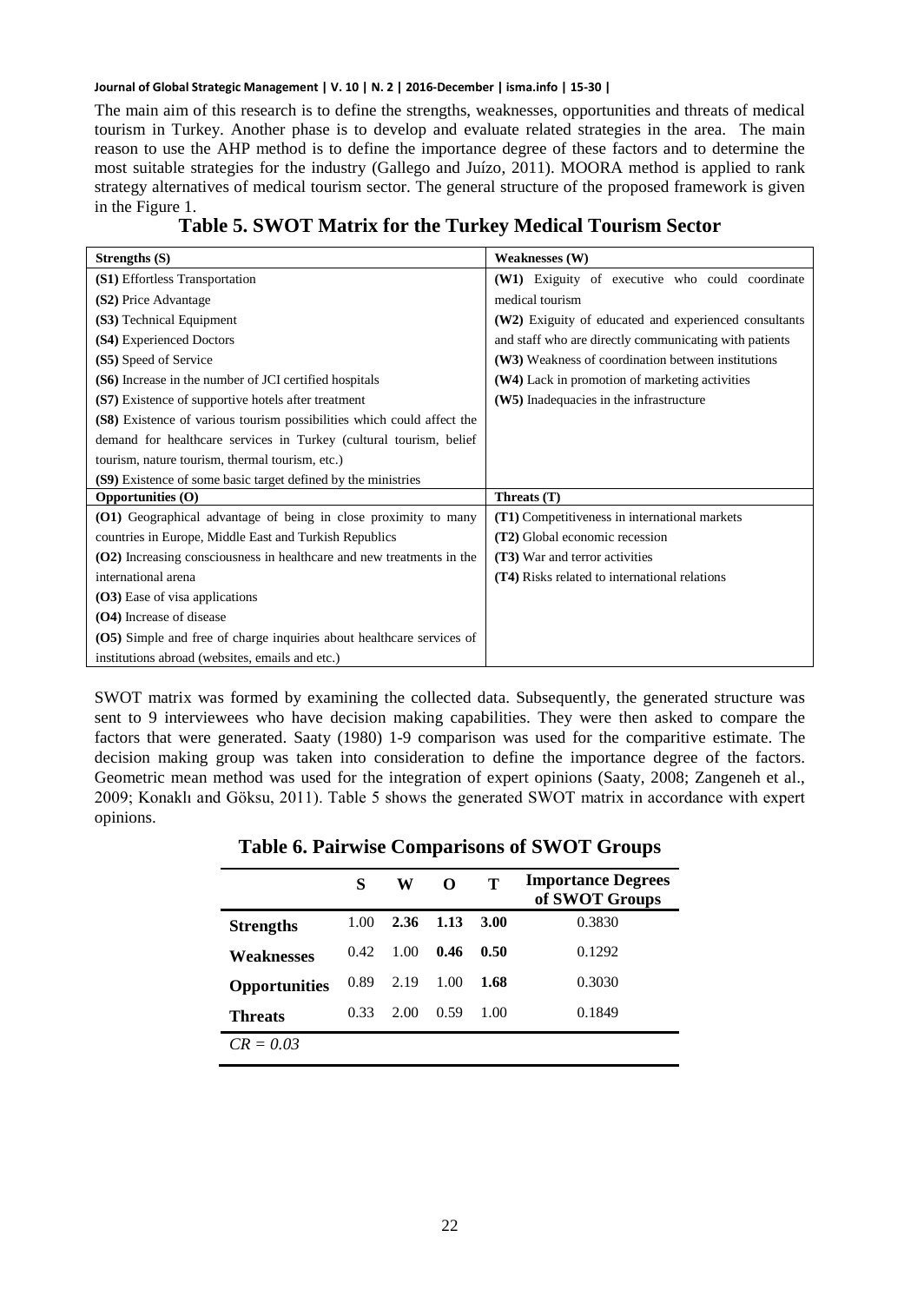**Journal of Global Strategic Management | V. 10 | N. 2 | 2016-December | isma.info | 15-30 | Table 7. Comparison Matrix of Strengths Group**

| <b>Strengths</b> | S1   | S <sub>2</sub> | S <sub>3</sub> | S4   | S <sub>5</sub> | S6          | S7   | S8   | S9   | <b>Importance Degrees</b> |
|------------------|------|----------------|----------------|------|----------------|-------------|------|------|------|---------------------------|
| S1               | 1.00 | 0.32           | 1.56           | 0.29 | 1.26           | 1.26        | 0.24 | 3.10 | 5.08 | 0.0890                    |
| S <sub>2</sub>   | 3.09 | 1.00           | 2.03           | 2.12 | 2.71           | 3.12        | 4.64 | 5.42 | 6.65 | 0.2481                    |
| S <sub>3</sub>   | 0.64 | 0.49           | 1.00           | 0.17 | 0.46           | 1.08        | 2.29 | 2.00 | 4.40 | 0.0819                    |
| <b>S4</b>        | 3.48 | 0.47           | 6.00           | 1.00 | 2.96           | <b>3.10</b> | 2.92 | 5.63 | 6.08 | 0.2291                    |
| S <sub>5</sub>   | 0.79 | 0.37           | 2.19           | 0.34 | 1.00           | 2.00        | 2.00 | 5.88 | 6.21 | 0.1249                    |
| S6               | 0.79 | 0.32           | 0.93           | 0.32 | 0.50           | 1.00        | 2.00 | 2.00 | 5.00 | 0.0799                    |
| S <sub>7</sub>   | 4.23 | 0.22           | 0.44           | 0.34 | 0.50           | 0.50        | 1.00 | 1.47 | 4.20 | 0.0841                    |
| S <sub>8</sub>   | 0.32 | 0.18           | 0.50           | 0.18 | 0.17           | 0.50        | 0.68 | 1.00 | 4.42 | 0.0426                    |
| S9               | 0.20 | 0.15           | 0.23           | 0.16 | 0.16           | 0.20        | 0.24 | 0.23 | 1.00 | 0.0204                    |
| $CR = 0.08$      |      |                |                |      |                |             |      |      |      |                           |

Primarily Table 6 was extracted as a result of geometric mean calculation of the expert opinions related to main groups in the SWOT analysis. In this regard, it is avowable that the experts of the area are sharing a common idea that the primary objective is focusing on strengths and opportunities in the medical tourism area. After confirming the main group comparisons and consistency ratios of the matrix, the importance degree of the factors was evaluated. Table 7 and 8 are showing the strengths and weaknesses within pairwise comparisons.

**Table 8. Comparison Matrix of Weaknesses Group**

| Weaknesses  | W1   |      | W <sub>2</sub> W <sub>3</sub> |      |      | W4 W5 Importance Degrees |
|-------------|------|------|-------------------------------|------|------|--------------------------|
| W1          | 1.00 | 2.62 | 3.70                          | 0.42 | 2.83 | 0.2702                   |
| W2          | 0.38 | 1.00 | 2.09                          | 0.42 | 3.10 | 0.1667                   |
| W3          | 0.27 | 0.48 | 1.00                          | 0.34 | 2.36 | 0.1083                   |
| W4          | 2.41 | 2.41 | 2.92                          | 1.00 | 4.80 | 0.3893                   |
| W5          | 0.35 | 0.32 | 0.42                          | 0.21 | 1.00 | 0.0655                   |
| $CD = 0.05$ |      |      |                               |      |      |                          |

*CR = 0.05*

Table 9 and 10 are matrixes related to opportunities and threats.

| O1   |      | <b>O3</b> |      | <b>O5</b> | <b>Importance Degrees</b> |
|------|------|-----------|------|-----------|---------------------------|
| 1.00 | 4.98 | 4.15      | 3.91 | 3.41      | 0.4684                    |
| 0.20 | 1.00 | 2.39      | 1.79 | 0.36      | 0.1258                    |
| 0.24 | 0.42 | 1.00      | 0.34 | 0.35      | 0.0673                    |
| 0.26 | 0.56 | 2.92      | 1.00 | 0.34      | 0.1133                    |
| 0.29 | 2.76 | 2.89      | 2.94 | 1.00      | 0.2252                    |
|      |      |           |      |           |                           |
|      |      |           | O2   |           | O4                        |

**Table 9. Comparison Matrix of Opportunities Group**

**Table 10. Comparison Matrix of Threats Group**

| <b>Threats</b>       | T1           | T2           | T3 T4        |              | <b>Importance Degrees</b> |
|----------------------|--------------|--------------|--------------|--------------|---------------------------|
| Т1<br>T <sub>2</sub> | 1.00<br>0.31 | 3.20<br>1.00 | 4.31<br>2.39 | 5.51<br>2.74 | 0.5605<br>0.2300          |
| T3                   | 0.23         | 0.42.        | 1.00         | 1.79         | 0.1254                    |
| Т4                   | 0.18         | 0.36         | 0.56         | 1.00         | 0.0842                    |
| $CR = 0.02$          |              |              |              |              |                           |

Finally, the overall priority scores of the SWOT factors are calculated. Overall priorities are shown in Table 11.

According to the literature review and decision making group, the strengths include: cost advantage, experienced doctors, and speed of service comes into prominence. Weaknesses: lack in the promotion of marketing activities, and the exiguity of executives and consultants who could coordinate medical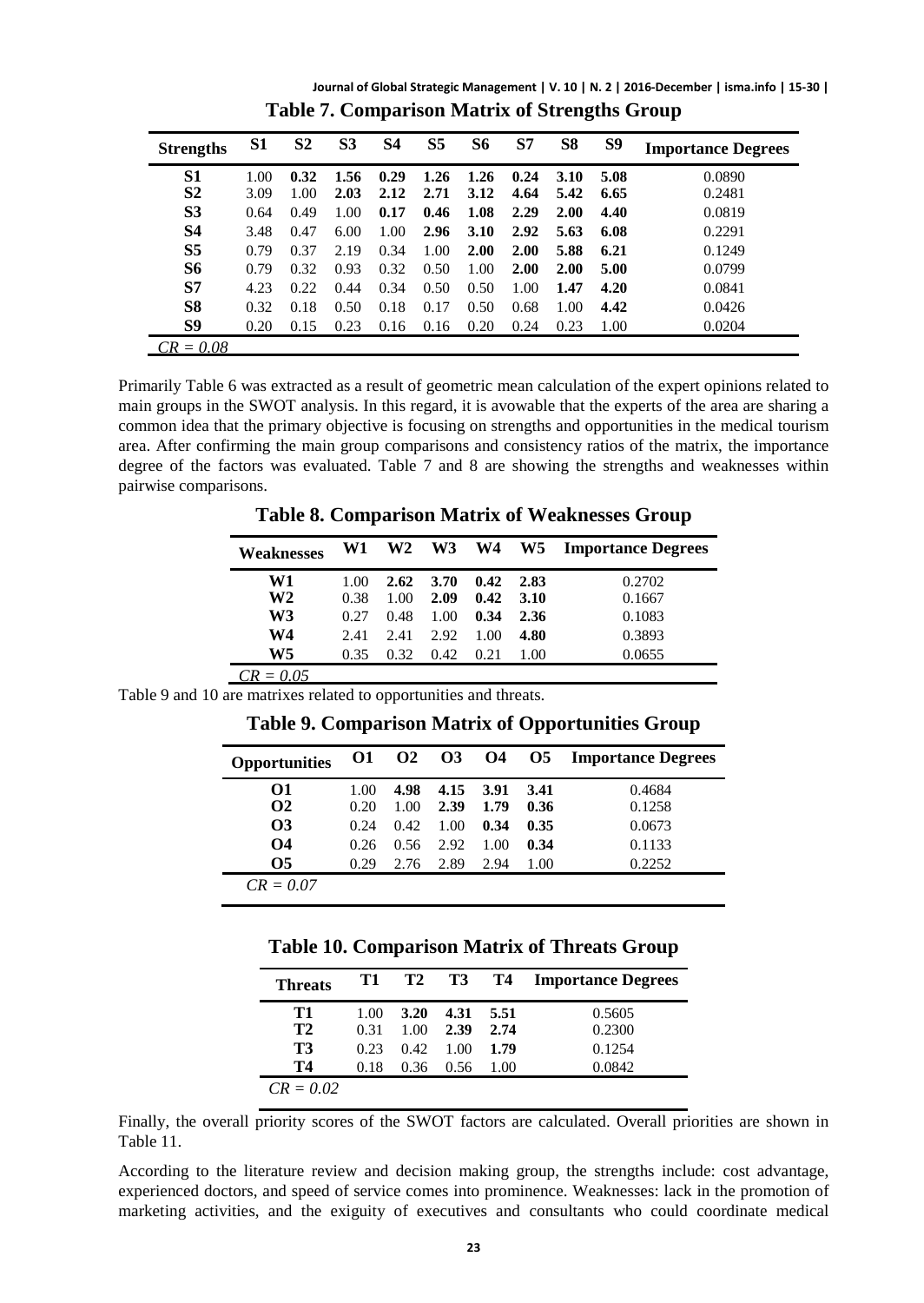tourism. The important opportunities: geographical advantage, simplified informational inquiries and increasing consciousness about medical treatment abroad. The most critical threats: increasing international competetition, global economic recession, wars and terror activities in the world.

After the determination of important factors, the strategies are targeted to be developed. This level of the study is still in progress. The importance degree of factors will be shared with the decision making group and afterwards they will be asked to provide input into the development of strategies. Ultimately, the quantitative analysis will be executed to see how much the new strategies will ameliorate the factors. Suggested strategies of the researchers in the literature are generated in Table 12. Strategies can be applied for Medical Tourism Sector, but the evaluation, selection and implementation of best strategies are vital.

| Group             | Group<br><b>Priority</b> | <b>SWOT Factors</b>                                                                                                                                                                                   | <b>Factor Priority</b> | <b>Overall</b><br><b>Priority</b> |
|-------------------|--------------------------|-------------------------------------------------------------------------------------------------------------------------------------------------------------------------------------------------------|------------------------|-----------------------------------|
|                   |                          | <b>Effortless Transportation</b>                                                                                                                                                                      | 0.0890                 | 0.0341                            |
|                   |                          | Price Advantage                                                                                                                                                                                       | 0.2481                 | 0.0950                            |
|                   |                          | <b>Technical Equipment</b>                                                                                                                                                                            | 0.0819                 | 0.0313                            |
|                   |                          | <b>Experienced Doctors</b>                                                                                                                                                                            | 0.2291                 | 0.0877                            |
|                   |                          | Speed of Service                                                                                                                                                                                      | 0.1249                 | 0.0478                            |
|                   |                          | Increase in the number of JCI certified hospitals                                                                                                                                                     | 0.0799                 | 0.0306                            |
| <b>Strengths</b>  | 0.3830                   | Existence of supportive hotels after treatment                                                                                                                                                        | 0.0841                 | 0.0322                            |
|                   |                          | Existence of various tourism possibilities which<br>could affect the demand for healthcare services in<br>Turkey (cultural tourism, belief tourism, sea and<br>nature tourism, thermal tourism, etc.) | 0.0426                 | 0.0163                            |
|                   |                          | Existence of some basic target defined by the<br>ministries                                                                                                                                           | 0.0204                 | 0.0078                            |
|                   | 0.1292                   | Exiguity of executive who could coordinate<br>medical tourism                                                                                                                                         | 0.2702                 | 0.0349                            |
| <b>Weaknesses</b> |                          | Exiguity of educated and experienced consultants<br>and staff who are directly communicating with<br>patients                                                                                         | 0.1667                 | 0.0215                            |
|                   |                          | Weakness of coordination between institutions                                                                                                                                                         | 0.1083                 | 0.0140                            |
|                   |                          | Lack in promotion of marketing activities                                                                                                                                                             | 0.3893                 | 0.0503                            |
|                   |                          | Inadequacies in the infrastructure                                                                                                                                                                    | 0.0655                 | 0.0085                            |
|                   |                          | Geographical advantage of being close in<br>proximity to many countries in Europe, Middle<br>East and Turkish Republics                                                                               | 0.4684                 | 0.1419                            |
|                   |                          | Increasing consciousness to healthcare and new<br>treatments in the international arena                                                                                                               | 0.1258                 | 0.0381                            |
| Opportunities     | 0.3030                   | Ease of visa applications                                                                                                                                                                             | 0.0673                 | 0.0204                            |
|                   |                          | Increase of disease                                                                                                                                                                                   | 0.1133                 | 0.0343                            |
|                   |                          | Simple and free of charge inquiries to institutions<br>about healthcare services abroad (websites,<br>emails, etc.)                                                                                   | 0.2252                 | 0.0682                            |
|                   |                          | Competitiveness in international markets                                                                                                                                                              | 0.5605                 | 0.1036                            |
| <b>Threats</b>    | 0.1849                   | Global economic recession                                                                                                                                                                             | 0.2300                 | 0.0425                            |
|                   |                          | War and terror activities                                                                                                                                                                             | 0.1254                 | 0.0232                            |
|                   |                          | Risks related to international relations                                                                                                                                                              | 0.0842                 | 0.0156                            |

Thereafter a focus group study was executed among an expert from the medical tourism sector who is a manager, a general surgeon and two academicians. Within this group, suggested strategies was debated that especially which resulted factors from SWOT analysis are supplying those strategies. According to experts' views, the factors of those strategies were scored between 1 to 10. Scoring methods related to experts' views has been in numerous studies (Ying, 2010; Alptekin, 2013). Arithmetical average of the scores was calculated and afterwards MOORA method was used to sort the strategies according to their priorities.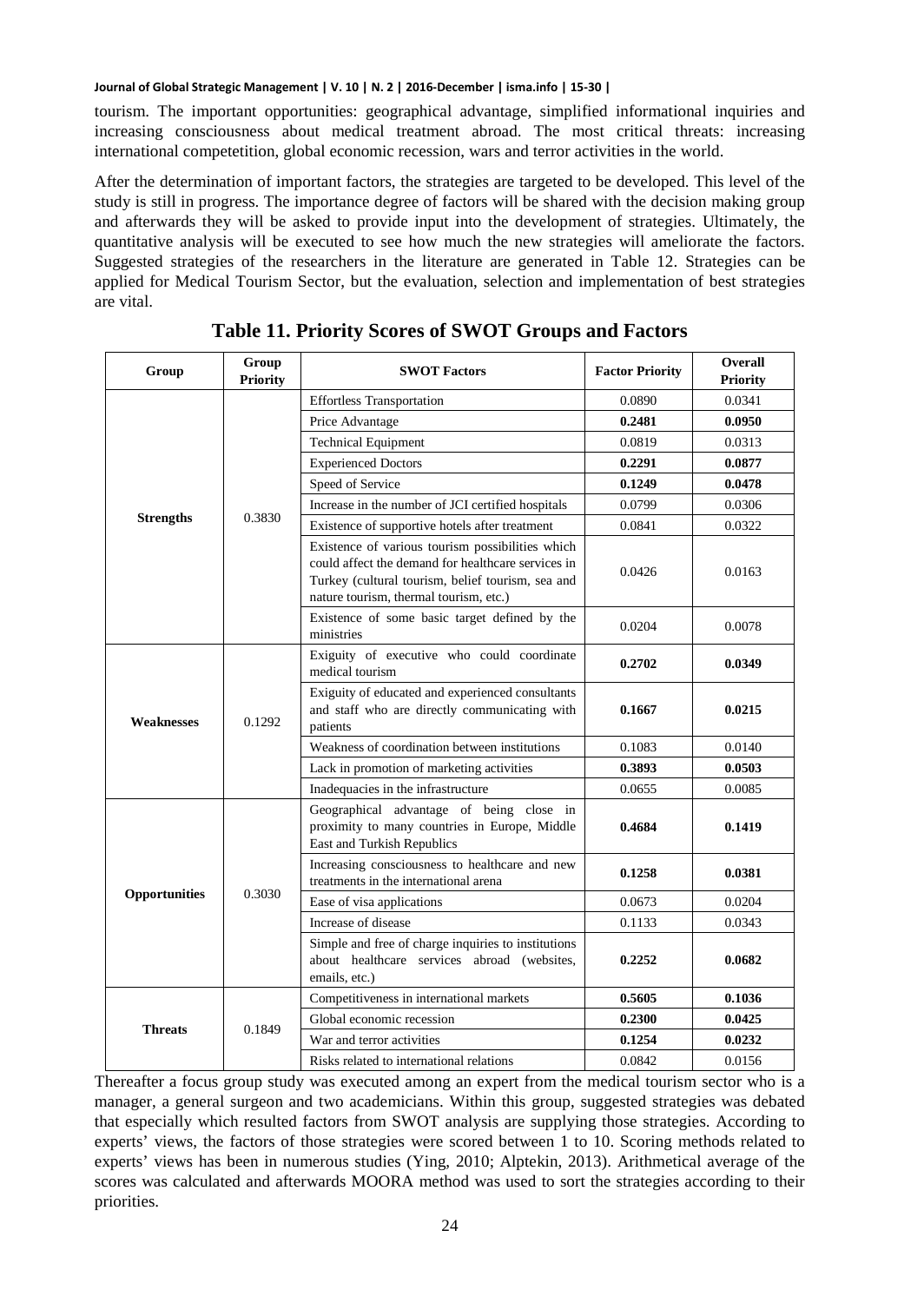### **Journal of Global Strategic Management | V. 10 | N. 2 | 2016-December | isma.info | 15-30 | Table 12. TOWS Matrix for Medical Tourism Sector in Turkey**

|                      | <b>Strengths</b>                                                                                                                                        | Weaknesses                                                                 |  |  |  |  |
|----------------------|---------------------------------------------------------------------------------------------------------------------------------------------------------|----------------------------------------------------------------------------|--|--|--|--|
|                      | <b>SO Strategies</b>                                                                                                                                    | <b>WO Strategies</b>                                                       |  |  |  |  |
| <b>Opportunities</b> | SO1-Efficient and consistent publicity activities for<br>price focused markets                                                                          | WO1-Training qualified executives<br>specializing in medical tourism       |  |  |  |  |
|                      | SO2-Focusing on innovative treatments which are                                                                                                         | WO2-Marketing activities through social media                              |  |  |  |  |
|                      | related to experienced staff, effortless transportation,<br>technology and service speed                                                                | WO3-Marketing activities focusing on<br>accelerated diseases               |  |  |  |  |
|                      | SO3-Highlighting possible tourism alternatives                                                                                                          | WO4-Building healthcare campus areas                                       |  |  |  |  |
|                      | <b>ST Strategies</b>                                                                                                                                    | <b>WT</b> Strategies                                                       |  |  |  |  |
| <b>Threats</b>       | ST1-Managing local and global risks by driving the<br>facilities and touristic wealth forward                                                           | WT1-Special interest in close regions and<br>signing bilateral agreements  |  |  |  |  |
|                      | ST2-Expertise in urgent care treatments and making<br>price focused marketing in economic recession periods                                             | WT2-Diversification of international marketing<br>activities and publicity |  |  |  |  |
|                      | ST3-Designing governmental incentives for<br>infrastructures to attract investors even in economic<br>recession periods                                 |                                                                            |  |  |  |  |
|                      | ST4-Developing the marketing activities that are<br>focused on the JCI accreditation and experiences of the<br>patients who benefited from the services |                                                                            |  |  |  |  |

It is summarized in Table 13 that how much each of those 13 strategies are counterbalancing SWOT factors as in the matrix. For example; SO1 strategy pushes "Effortless Transportation" factor to forefront in which extent is shown in the intersecting cell of SO1 header and S1 line. The effects of all factors were thought as in the positive direction.

| <b>SWOT</b>    | <b>Alternative Strategies</b> |                |                |     |           |           |           |           |                |                |                             |
|----------------|-------------------------------|----------------|----------------|-----|-----------|-----------|-----------|-----------|----------------|----------------|-----------------------------|
| Factors        | SO1                           | <i>SO2</i>     | 503            | WO1 | WO2       | $\bullet$ | $\bullet$ | $\bullet$ | ST4            | WT1            | WT2                         |
| S <sub>1</sub> | $\overline{2}$                | 10             | 3              |     | 3         | $\cdot$   |           | $\cdot$   | 5              | 6              | 4                           |
| S <sub>2</sub> | 10                            | 6              | $\overline{2}$ |     | 3         | $\cdot$   |           | $\cdot$   | 7              | 3              | 4                           |
| S <sub>3</sub> | 2                             | 10             |                |     | 3         | $\cdot$   | ٠.        | $\bullet$ | 6              | 2              | 3                           |
| <b>S4</b>      | 2                             | 10             |                |     | 3         | $\cdot$   | ٠.        | $\cdot$   | 6              | $\overline{c}$ | 3                           |
| S <sub>5</sub> | 3                             | 10             | л              | 5   | 5         | $\cdot$   | ٠         | $\bullet$ | 7              | $\overline{c}$ | 3                           |
| ٠              | ٠                             | ٠              | $\bullet$      | ٠   | $\bullet$ | $\bullet$ | ٠         | $\bullet$ | $\bullet$      | ٠              | $\bullet$                   |
| $\bullet$      | ٠                             | $\bullet$      | $\bullet$      | ٠   | $\cdot$   | $\cdot$   | ٠         | $\cdot$   | $\bullet$      | ٠              | ٠                           |
| ٠              | ٠                             | $\bullet$      | $\bullet$      | ٠   | $\bullet$ | $\cdot$   | ٠         | $\bullet$ | ٠              | ٠              | ٠                           |
| T <sub>2</sub> | 6                             | $\overline{2}$ | 3              | 2   | 4         | $\cdot$   |           | $\cdot$   | 4              | 6              | 5                           |
| T <sub>3</sub> | $\mathcal{D}_{\mathcal{L}}$   |                | 1              | 1   |           | $\bullet$ |           | $\bullet$ | 2              | $\overline{c}$ | $\mathcal{D}_{\mathcal{L}}$ |
| <b>T4</b>      | 3                             |                |                |     |           |           |           | ٠         | $\overline{2}$ | 6              | 5                           |

**Table 13. Values for Evaluation Criteria to Alternative Strategies**

Decision matrix for MOORA method with factor weight and dimensionless number calculations are presented in Table 14.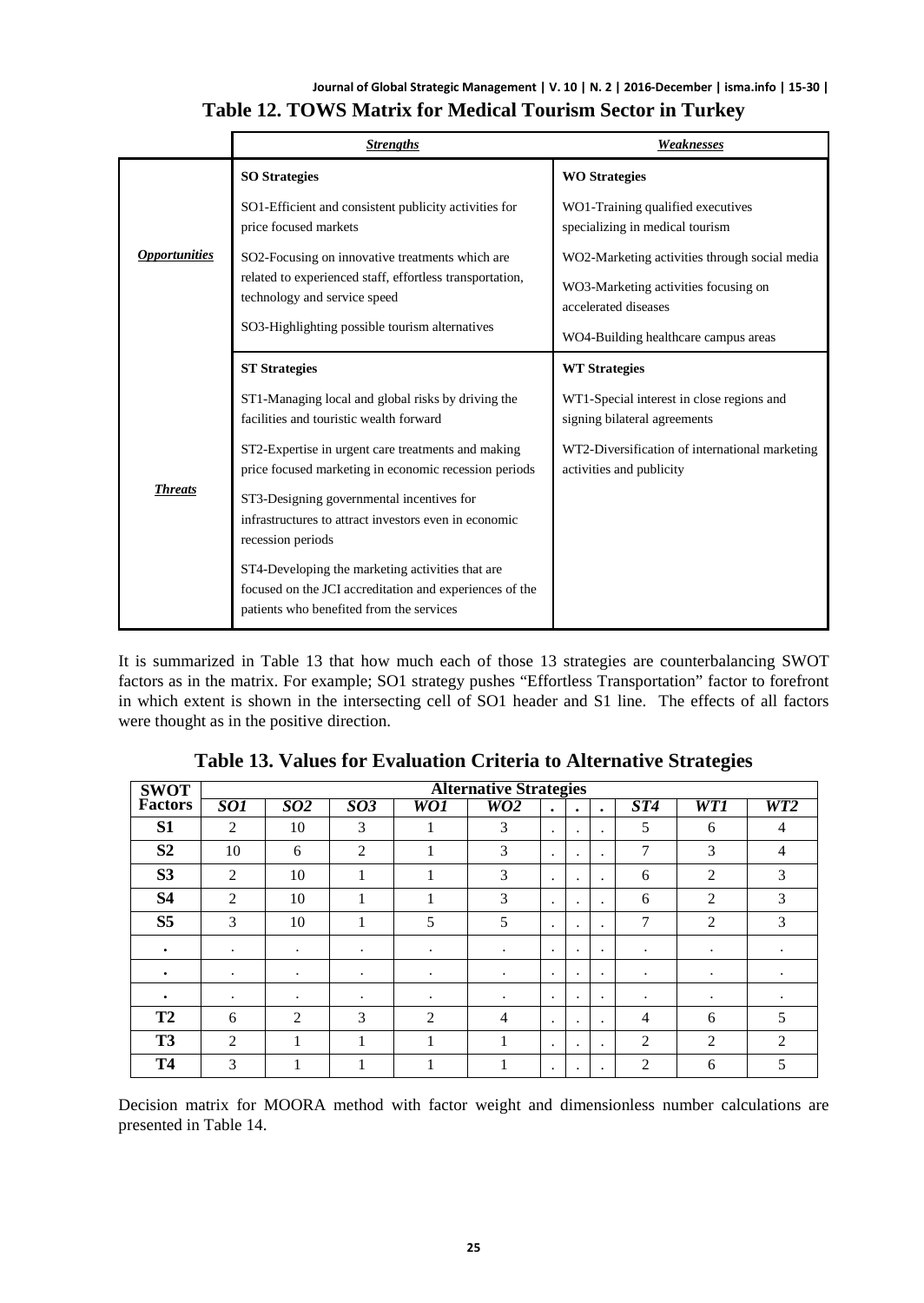|                                   | S1       | S <sub>2</sub> | S <sub>3</sub> | S4    | S5    |  |                      | T <sub>2</sub> | T <sub>3</sub> | <b>T4</b> |
|-----------------------------------|----------|----------------|----------------|-------|-------|--|----------------------|----------------|----------------|-----------|
| SO1                               | 0.131    | 0.552          | 0.134          | 0.154 | 0.174 |  |                      | 0.359          | 0.270          | 0.268     |
| <b>SO2</b>                        | 0.654    | 0.331          | 0.671          | 0.769 | 0.580 |  |                      | 0.120          | 0.135          | 0.089     |
| <b>SO3</b>                        | 0.196    | 0.110          | 0.067          | 0.077 | 0.058 |  |                      | 0.179          | 0.135          | 0.089     |
| WO1                               | 0.065    | 0.055          | 0.067          | 0.077 | 0.290 |  |                      | 0.120          | 0.135          | 0.089     |
| WO <sub>2</sub>                   | 0.196    | 0.166          | 0.201          | 0.231 | 0.290 |  | $\ddot{\phantom{a}}$ | 0.239          | 0.135          | 0.089     |
| $\bullet$                         |          |                |                |       |       |  |                      |                |                |           |
| $\bullet$                         |          |                |                |       |       |  |                      |                |                |           |
| $\bullet$                         |          |                |                |       |       |  |                      |                |                |           |
| ST4                               | 0.327    | 0.387          | 0.403          | 0.462 | 0.406 |  |                      | 0.239          | 0.270          | 0.179     |
| WT1                               | 0.392    | 0.166          | 0.134          | 0.154 | 0.116 |  |                      | 0.359          | 0.270          | 0.537     |
| WT <sub>2</sub>                   | 0.261    | 0.221          | 0.201          | 0.231 | 0.174 |  |                      | 0.299          | 0.270          | 0.447     |
| <b>Factor</b><br>Weight           | 0.034    | 0.095          | 0.031          | 0.088 | 0.048 |  |                      | 0.043          | 0.023          | 0.016     |
| <b>Factor</b><br><b>Situation</b> | $^{(+)}$ | $^{(+)}$       | $^{(+)}$       | $(+)$ | $(+)$ |  |                      | $^{(+)}$       | $(+)$          | $^{(+)}$  |

**Journal of Global Strategic Management | V. 10 | N. 2 | 2016-December | isma.info | 15-30 | Table 14. Dimensionless Number (***xij \** **) for Each Strategy**

Based on factor weights obtained by AHP, the results of MOORA, as presented in Table 15, shows the ranking of strategy alternatives. In Table 15, weighted assessment values are listed for all strategies. SO2 coded strategy is the strongest one when it is based on the improvement effect of the strategies on the factors. "Focusing on innovative treatments which are related to experienced staff, effortless transportation, technology and service speed" is the appropriate strategy alternative with the highest score. "Developing the marketing activities that are focused on the JCI accreditation and experiences of the patients who benefited from the services" is taking in the second place. In the rank, the third one is "Efficient and consistent publicity activities for price focused markets".

# **Table 15. Weighted Assessment Values (***yi \** **) and Ranking for Strategies**

| <b>Strategy</b> | $y_i^*$ | Rank           |
|-----------------|---------|----------------|
| <b>SO1</b>      | 0,281   | 3              |
| SO <sub>2</sub> | 0,339   | 1              |
| <b>SO3</b>      | 0,146   | 11             |
| <b>WO1</b>      | 0,157   | 10             |
| WO <sub>2</sub> | 0,266   | 6              |
| WO3             | 0,175   | 9              |
| WO4             | 0,127   | 12             |
| ST1             | 0,192   | 8              |
| ST2             | 0,213   | 7              |
| ST3             | 0,101   | 13             |
| ST4             | 0,308   | $\overline{2}$ |
| WT1             | 0,273   | 4              |
| WT2             | 0,273   | 5              |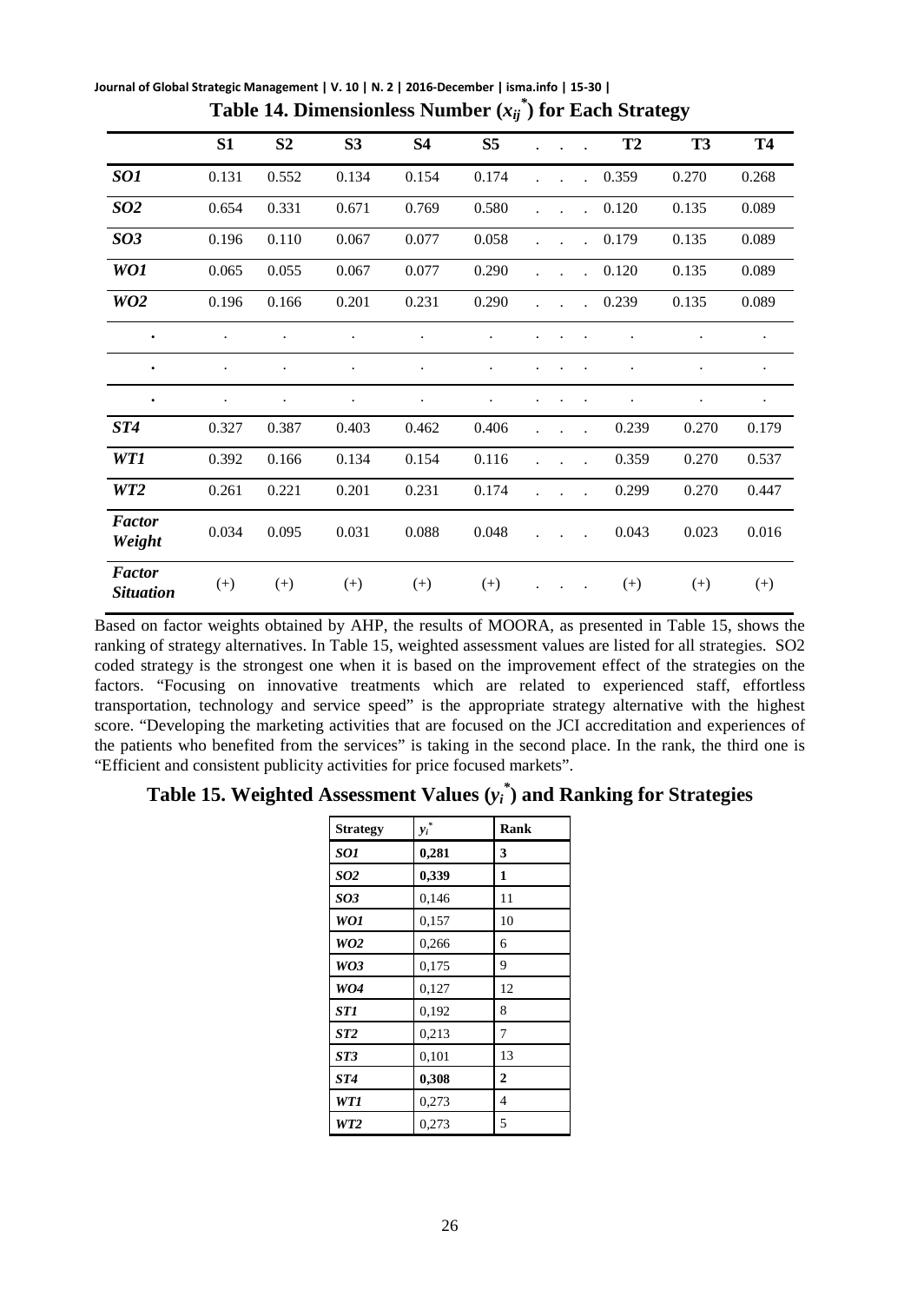# **CONCLUSION**

SWOT approach is a crucial way to evaluate the sector analyses and also beneficial to offer fruitful solutions. It comes to light that some basic factors play a more significant role after the evaluation of medical tourism in Turkey. Primarily, those factors should be considered to develop strategies. The country should keep the competitiveness of price advantage and experience of doctors in the sector. Effortless transportation and technological capabilities are especially underlined. Continuity of publicity and promotions in marketing activities should be provided to increase the awareness of medical tourism in Turkey in the global arena of increasing patient selectivity. At this point the experiences of patients who has already taken services could be taken to forge ahead. The main approach should be to focus on the patients' satisfaction during the initial welcoming, treatments and hospitality, touristic activities and departures. Social media should be given a high-level of importance due to the viral impact on today's environment. Employment of qualified staff in those hospitals is equally as an important. The hospitals which are also targeting service for medical tourism should hire employees who are fluent in a foreign language, trained about the culture of the countries whom they are serving, and experienced in their job role.

After this point of the study the alternative strategies could be increase with further investigations. These strategies will be measured to see as to what extent they are able to maximize or minimize the factors within the different decision making models. More stakeholders from the area could be selected for a further in depth interview. A more objective study could arise with the integration of governmental agencies and international patients. And fuzzy logic can be applied for uncertainty in human preferences.

# **Acknowledgments**

The authors also would like to thank the collaboration of the medical tourism experts who responded the questionnaire.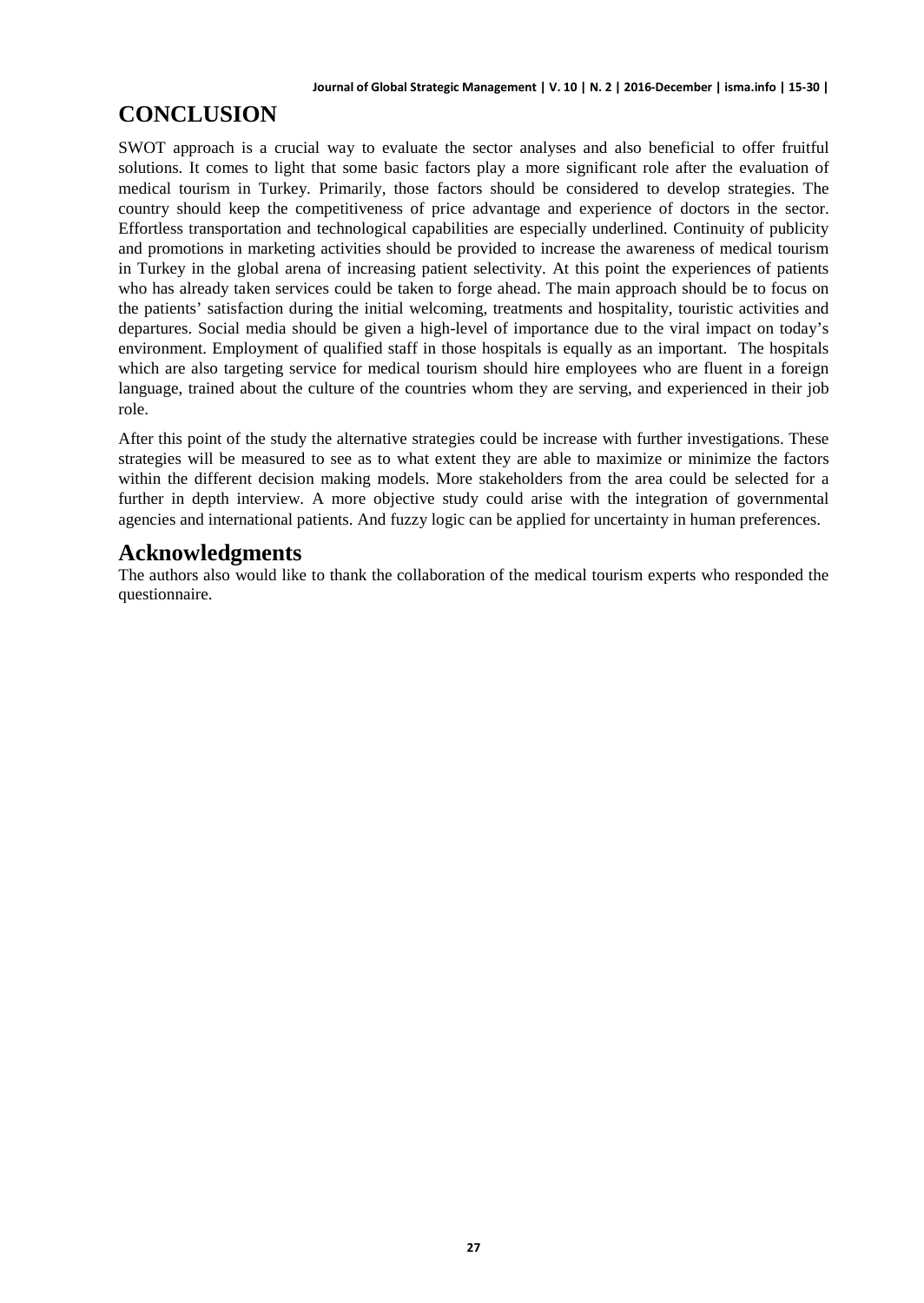Akkaya, G., Turanoğlu, B., Öztaş, S. (2015). An Integrated Fuzzy AHP and Fuzzy MOORA Approach to the Problem of Industrial Engineering Sector Choosing. Expert Systems with Applications, 42 (24), pp. 9565-9573.

Aktaş, R., Doğanay, M.M., Gökmen, Y., Gazibey, Y., Türe, U. (2015), Sayısal Karar Verme Yöntemleri, Istanbul, Turkey: Beta Publishing.

Alptekin, N. (2013). Integration of SWOT Analysis and TOPSIS Method in Strategic Decision Making Process, The Macrotheme Review, 2(7), pp. 1-8.

Al-Refaie, A., Sy, E., Rawabdeh, I., Alaween, W. (2016). Integration of SWOT and ANP for Effective Strategic Planning in the Cosmetic Industry. Advances in Production Engineering & Management, 11(1), pp. 49-58.

Albayrak. E., Erensal. Y. C. (2004). Using Analytic Hierarchy Process (AHP) to Improve Human Performance. An Application of Multiple Criteria Decision Making Problem, Journal of Intelligent Manufacturing, 15, pp. 491-503.

Alshomrani, S., Qamar, S. (2012), Hybrid SWOT-AHP Analysis of Saudi Arabia E-Government, IJ of Computer Applications, 48, 2, pp. 1-7.

Anadolu Sağlık Merkezi, (2016). Hasta Hikayeleri, www.anadolusaglik.org/hikaye /cyberknife-yontemiicin-uygun-oldugumu-ogrendigimde-cok-mutlu-oldum

Arslan, E.T., (2010). Analitik Hiyerarşi Süreci Yöntemiyle Strateji Seçimi: Süleyman Demirel Üniversitesi İİBF'de Bir Uygulama, SDÜ The Journal of Faculty of Economics and Administrative Sciences, 15, pp. 455-477.

Aytaç., M., Gürsakal, N. (2015). Karar Verme, Bursa, Istanbul: Dora Publishing.

Barca, M., Akdeve, E., Balay, İ.G. (2013). Türkiye Sağlık Turizm Sektörünün Analizi ve Strateji Önerileri, Journal of Business Research, 5, pp. 64-92.

Baynazoğlu, M. E., Serce, G. (2014), Sağlık Turizmi Temelli Destinasyon Pazarlamasında Türkiye'nin Rekabet Üstünlüğü, 14th National Tourism Congress Proceedings Book, pp. 216-235.

Brauers, W. K. M., Zavadskas, E. K. Turskis, Z., Vilutiene, T. (2008). Multi-Objective contractors's Ranking by Applying the MOORA Method. Journal of Business Economics and Management, 9 (4), pp. 245-255.

Brauers, W. K. M., Zavadskas, E. K. (2006). The MOORA Method and its Application to Privatization in a Transition Economy. Control and Cybernetics. 35 (2), pp. 445-469.

Brauers, W. K. M., Zavadskas, E. K. (2009), Robustness of the Multi-Objective MOORA Method with a Test for the Facilities Sector, Technological and Economic Development of Economy, 15(2), pp. 352- 375.

Brauers, W. K. M., Ginevičius, R., Podvezko, V. (2010). Regional development in Lithuania considering multiple objectives by the MOORA method, Technological and Economic Development of Economy, 16(4), pp. 613-640.

Brunger, B. A., (2016), The T.O.W.S. Matrix: Developing Strategic Options from an External-Internal Analysis, https://brungerblog. wordpress.com/2016/03/20/tows-matrix-for-marketing-brainstorming/

Bozkurt, Ö., Altundaş, Y. Ç., (2013), Bölgelerin Turizm Potansiyelinin Belirlenmesinde SWOT Analizi: Akçakoca Örneği, 14th National Tourism Congress Proceedings Book, pp. 1301-1316.

Büyüközkan, G., Görener, A. (2015), Evaluation of Product Development Partners Using an Integrated AHP-VIKOR Model. Kybernetes, 44(2), pp. 220-237.

Chakraborty, S. (2011), Applications of the MOORA method for Decision Making in Manufacturing Environment. The International Journal of Advanced Manufacturing Technology, 54 (9-12), pp. 1155- 1166.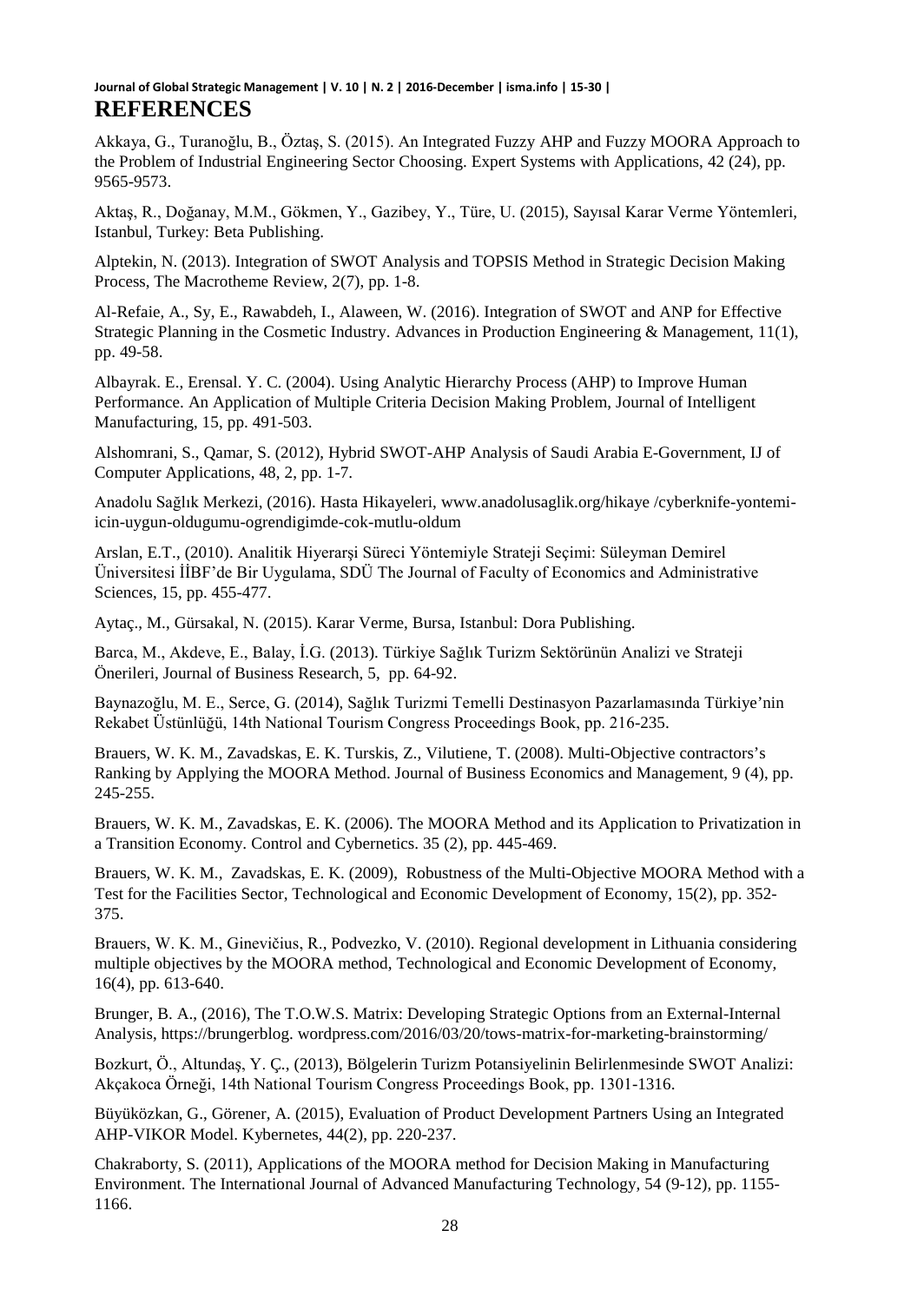Ehrbeck, T., Guevara, C., Mango, P. D., (2008), Mapping the Market for Medical Travel, The Mckinsey Quarterly: pp. 1-11.

El-Santawy, M. F., Ahmed, A. N., (2012). Analysis of Project Selection by Using SDV-MOORA Approach, Life Science Journal, 9, pp. 167-170.

Eren, E., Aren, S., Alpkan, L., (2000), İşletmelerde Stratejik Yönetim Faaliyetlerini Değerlendirme Araştırması, Dogus University Journal , 1, pp. 96-123.

Gadakh. V. S. (2011), Application of MOORA Method for Parametric Optimization of Milling Process, International Journal of Applied Engineering Research, 1 (4), pp. 743-758.

Gallego-Ayala, J., Juízo, D. (2011), Strategic Implementation of Integrated Water Resources Management in Mozambique: An A'WOT Analysis, Physics and Chemistry of the Earth, 36, pp.1103- 1111.

Görener, A., Dincer, H., Hacioglu, U. (2016). Application of Multi-Objective Optimization on the Basis of Ratio Analysis (MOORA) Method for Bank Branch Location Selection, International Journal of Finance & Banking Studies , 2 (2), pp. 41-52.

Gülen, K. G., Demirci, S. (2012). Türkiye'de Sağlık Turizmi Sektörü, ITO Publishing, İstanbul.

Kajanus, M., Kangas, J., Kurttila, M., (2004), The Use of Value Focused Thinking and the A'WOT Hybrid Method in Tourism Management, Tourism Management , 25, pp. 499-506.

Kajanus, M., Leskinen, P., Kurttila, M., Kangas, J., (2012). Making use of MCDS Methods in SWOT Analysis-Lessons Learnt in Strategic Natural Resources Man, Forest Policy and Economics, 20, pp. 1-9.

Kangas, J., Pesonen, M., Kurttila, M., Kajanus, M., (2001). A'WOT: Integrating the AHP with SWOT Analysis, 6th ISAHP 2001 Proceedings, Berne, Switzerland, pp. 189-198.

Kangas, J, Kurttila, M., Kajanus, M., Kangas, A., (2003). Evaluating the Management Strategies of a Forestland Estate-the S-O-S Approach, Journal of Environmental Management, 69, pp. 349-358.

Karande, P., & Chakraborty, S. (2012). Application of Multi-Objective Optimization on the Basis of Ratio Analysis (MOORA) Method for Materials Selection. Materials & Design, 37, 317-324.

Kaya, S., Yıldırım, H..H., Karsavuran, S., Özer, Ö. (2013). T. C. Sağlık Bakanlığı, Türkiye Medikal Turizm Değerlendirme Raporu 2013. http://saglikturizmi.gov.tr/tr/saglik-turizmi/medikal-turizm/turkiyede-medikal-turizm

Kodal, S., Tokmak, A. Yeşilyurt, H., (2014), Lüks Şehir Otellerinin Müşteri Ağırlama Sürecindeki Yeni Uygulamalar Üzerine Bir Araştırma, 14. Ulusal Turizm Kongresi Bildiriler Kitabı, pp. 88-98.

Konaklı, Z. and Göksu, A., (2011). Supplier Selection Process with Analytic Hierarchy Process and Technique for Order Preference by Similarity to Ideal Solution Algorithm, African Journal of Business Management, 5, pp. 12735-12748.

Kurttila, M., Pesonen, J., Kangas, M., Kajanus, M., (2000), Utilizing the Analytic Hierarchy Process (AHP) in SWOT Analysis- A Hybrid Method and Its Application to A Forest-certification Case , Forest Policy and Economics, 1, pp. 41-52.

Liu. C.. Serrano. A. R.. Yin. G. (2012). An Optimum Design Selection Approach for Product Customization Development. Journal of Intelligent Manufacturing. 23 (4). pp. 1433-1443.

Medigo, (2016) https://www.medigo.com/blog/featured-articles/top-10-healthcare-destinations/

Miryala, R. K., Gade, J. N., (2016). Responsible Tourism & Human Accountability for Sustainable Business, Zenon Academic Publishing, India.

Önder, G., Önder E., (Ed.) (2015). Analitik Hiyerarşi Süreci. Editors: Bahadır Fatih Yıldırım and Emrah Önder, Çok Kriterli Karar Verme Yöntemleri, Second Edition, Bursa, Turkey: Dora Publishing.

Özdağoğlu, A. (2011), Çok Ölçütlü Karar Verme Yöntemleri ve Uygulama Örnekleri, UCTEA Chamber of Mechanical Engineers Publishing No: 579: Izmir, Turkey.

Özsarı, H. S. and Karatana, Ö. , (2013). Sağlık Turizmi Açısından Türkiye'nin Durumu, The Journal of